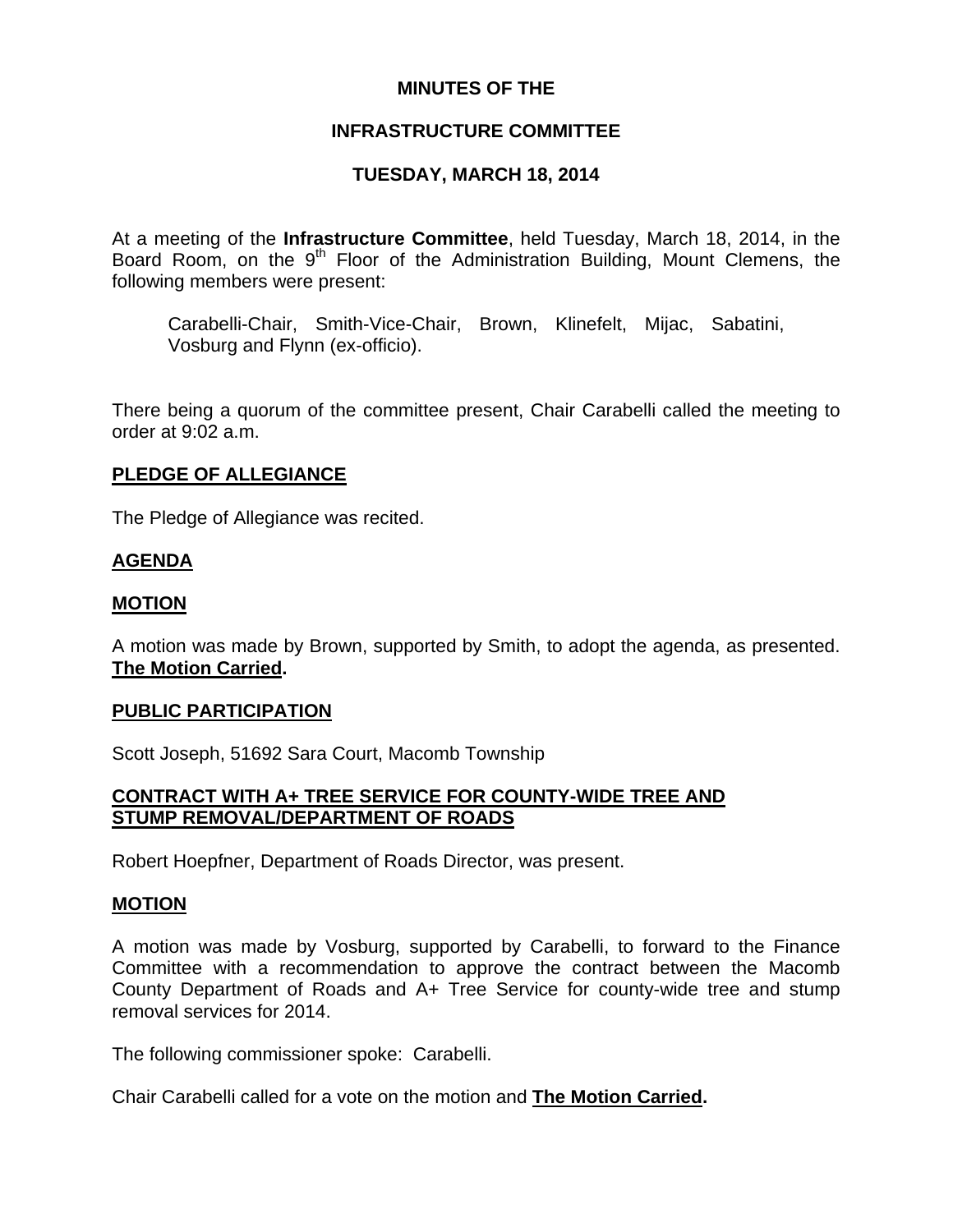## **CONTRACT WITH MDOT FOR PAVING OF MOUND ROAD FROM 28 TO 29 MILE/DEPARTMENT OF ROADS**

### **MOTION**

A motion was made by Brown, supported by Vosburg, to forward to the Finance Committee with a recommendation to approve the contract between the Macomb County Department of Roads and Michigan Department of Transportation for the paving of Mound Road from 28 Mile to 29 Mile Road.

The following commissioners spoke: Carabelli, Smith and Brown.

Chair Carabelli called for a vote on the motion and **The Motion Carried.** 

### **CONTRACT WITH MDOT FOR WIDENING OF VAN DYKE FROM 25 TO 26 MILE ROAD/DEPARTMENT OF ROADS**

#### **MOTION**

A motion was made by Brown, supported by Mijac, to forward to the Finance Committee with a recommendation to approve the contract between the Macomb County Department of Roads and Michigan Department of Transportation for the widening of Van Dyke from 25 Mile to 26 Mile Road.

The following commissioners spoke: Carabelli, Brown, Flynn and Mijac.

Chair Carabelli called for a vote on the motion and **The Motion Carried.** 

#### **PRESENTATION ON 2012 MACOMB COUNTY INTERSECTION SAFETY EVALUATIONS FOR THE TOP TEN CRASH-PRONE INTERSECTIONS OF MACOMB COUNTY**

Robert Hoepfner summarized the report and recommendations made by Opus International Consultants, Inc. He noted that some of the issues attributing to crashes include glare from the sun, worn pavement markings and gas station and restaurant driveways located on corners. Recommendations included a standard signal pattern and updated signage. He said he will provide a report next year regarding actions taken.

#### **MOTION**

A motion was made by Smith, supported by Mijac, to receive and file the presentation provided by Mr. Hoepfner.

The following commissioners spoke: Carabelli, Smith, Vosburg, Brown and Flynn.

Chair Carabelli called for a vote on the motion and **The Motion Carried.**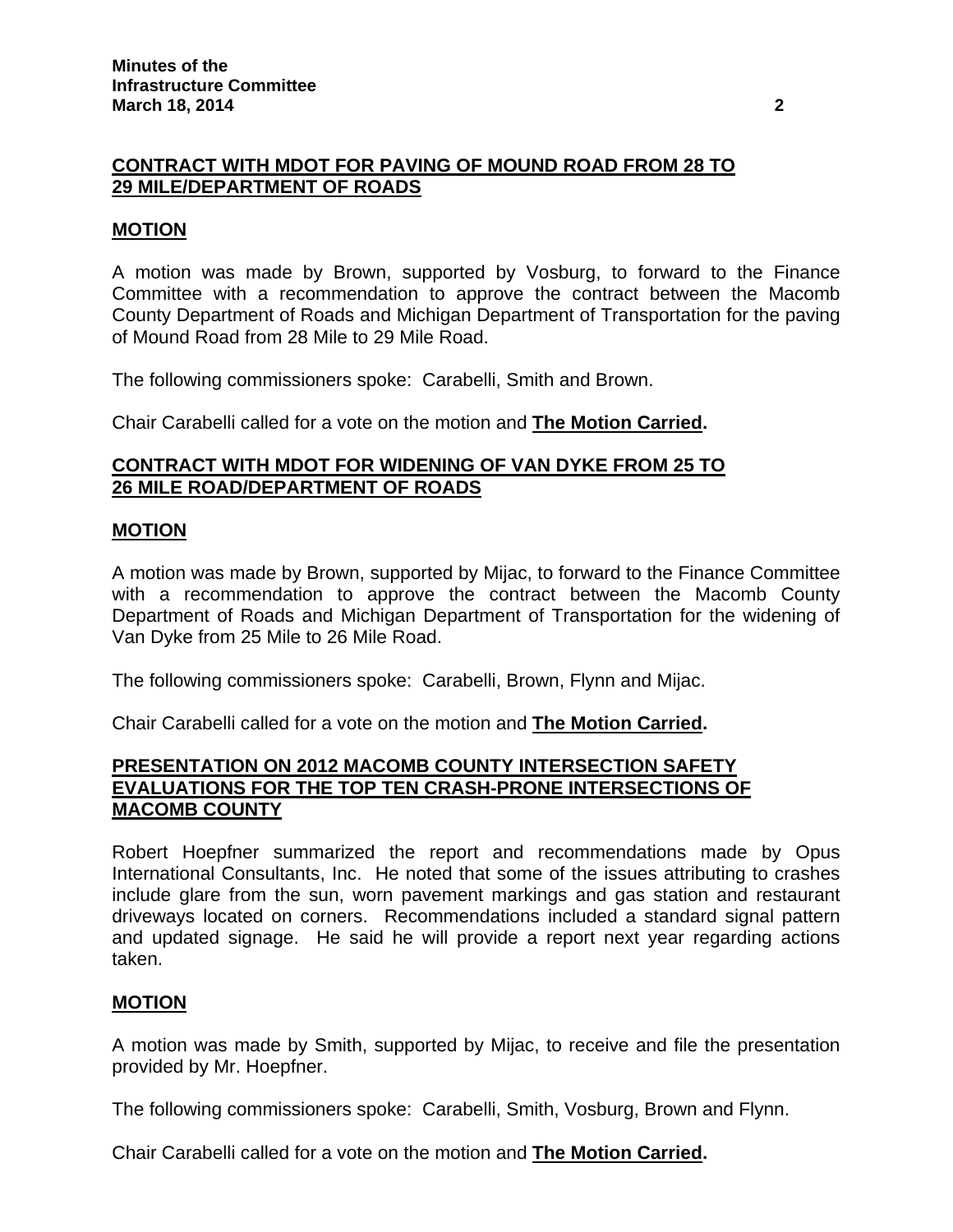## **DISCUSSION ON PORTOFINO VILLAS SUBDIVISION (MACOMB TOWNSHIP) ROADS**

Commissioner Sabatini summarized experiences and frustration of residents of Portofino Villa Subdivision in Macomb Township regarding their roads and the unsafe conditions which have come about as a result of unresolved issues. He also explained involvement by the Office of County Executive and attempts of the Homeowner's Association to come to a solution. Mr. Hoepfner provided additional information that was requested.

Commissioner Sabatini introduced a resolution for the Board to consider which would provide direction for outstanding fee write-off and approval for the provision of county road services.

The following commissioners spoke: Vosburg, Smith, Brown, Klinefelt, Flynn and Carabelli.

## **COMMITTEE RECOMMENDATION – MOTION**

A motion was made by Brown, supported by Sabatini, to recommend that the Board of Commissioners adopt a resolution giving direction for fee write-off and approving provision of county services.

The following commissioners spoke: Klinefelt, Sabatini and Brown.

## **MOTION**

A motion was made by Brown, supported by Sabatini, to refer the resolution to the March 20<sup>th</sup> Full Board meeting.

The following commissioners spoke: Brown and Sabatini.

Chair Carabelli called for a vote on the motion and **The Motion Carried.** 

#### **DISCUSSION ON INDEPENDENCE HALL BUILDING RENOVATIONS**

Deputy Executive Mark Deldin reported that Luna Hillside, currently in a long-term lease arrangement with the County, had proposed interior upgrades to Independence Hall to be made at no cost to the County. Once complete, if the upgrades appear to be useful in attracting more activity, there may be discussion regarding an exterior upgrade.

The following commissioner asked questions: Carabelli.

#### **MOTION**

A motion was made by Vosburg, supported by Smith, to receive and file the report provided by Mr. Deldin.